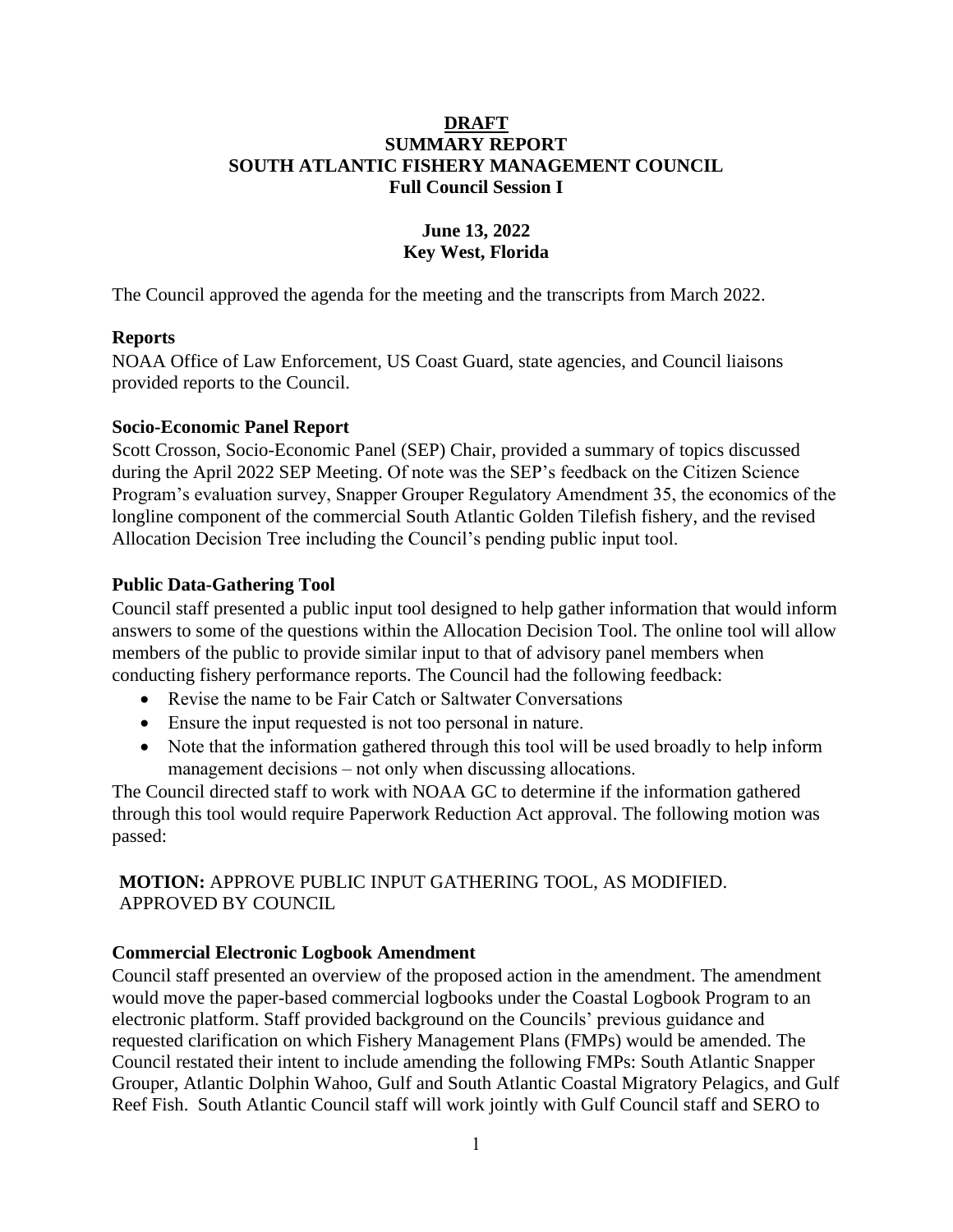develop the amendment as a Categorical Exclusion and finalize for submission by the end of 2022. The SEFSC clarified that both the commercial discard logbook and the economic add-on survey are considered part of the Coastal Logbook data collection program and would also be transferred to an electronic platform.

### **Acceptable Biological Catch Control Rule Amendment**

This amendment considers revisions to the Acceptable Biological Catch Control Rule for the Dolphin Wahoo, Golden Crab, and Snapper Grouper FMPs, including the incorporation of phase-ins of ABC changes and carry-overs of unused portions of annual catch limits. Staff presented the actions and alternatives. The Council made the following motions and provided the following direction to staff:

### **MOTION:** SELECT ALTERNATIVE 2 UNDER ACTION 1 AS THE PREFERRED ALTERNATIVE.

**Action 1. Modify the Acceptable Biological Catch Control Rule Preferred Alternative 2**. Specify an acceptable biological catch control rule for the Dolphin Wahoo, Golden Crab, and Snapper Grouper Fishery Management Plans that categorizes stocks based on the available information and scientific uncertainty evaluation and incorporates the Council's risk tolerance policy through an accepted probability of overfishing  $(P^*)$ . The Council will specify the  $P^*$  based on relative stock biomass and a stock risk rating.

When possible, the Scientific and Statistical Committee will determine the overfishing limit and characterize its uncertainty based on, primarily, the stock assessment or, secondarily, the Scientific and Statistical Committee's expert opinion. The overfishing limit and its uncertainty would then be used to derive and recommend the acceptable biological catch, based on the risk tolerance specified by the Council.

Acceptable biological catch for unassessed stocks will be recommended by the Scientific and Statistical Committee based on applicable data-limited methods. Unassessed stocks will be assigned the moderate biomass level, unless there is a recommendation from the Scientific and Statistical Committee for a different level, in which case the SSC recommendation regarding the appropriate level will be used.

For overfished stocks, the Council will specify a stock rebuilding plan (usually  $T_{\text{rebuild}}$ ), considering recommendations from the Scientific and Statistical Committee and fishery management plan advisory panel, which will determine the acceptable biological catch while the rebuilding plan is in effect. Per requirements of the Magnuson-Stevens Act, the probability of success for rebuilding plans (1-P\*) must be at least 50%.

APPROVED BY COUNCIL

**MOTION:** APPROVE THE ABC CONTROL RULE AMENDMENT FOR PUBLIC HEARINGS. APPROVED BY COUNCIL